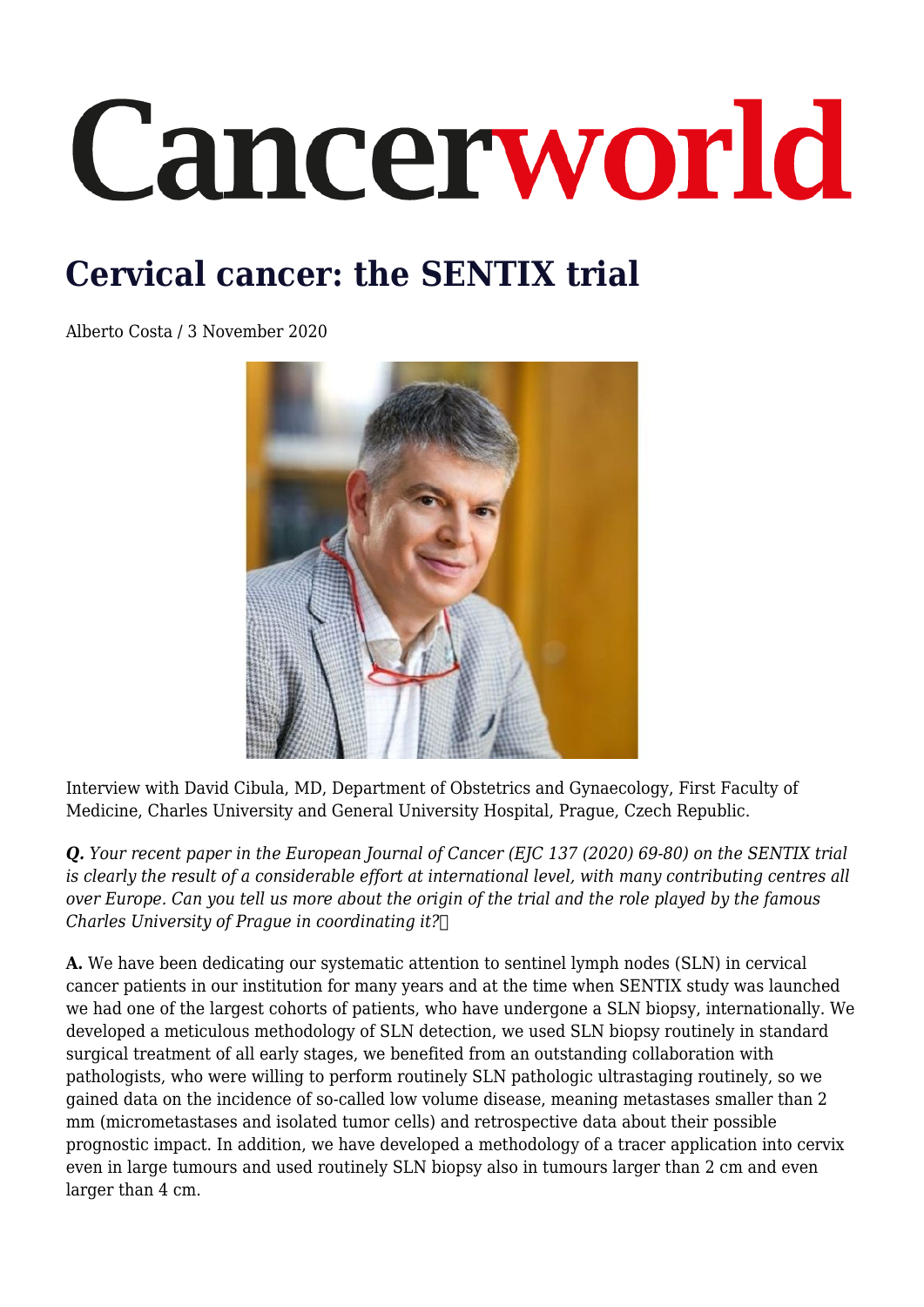These were all reasons why we have decided to develop a protocol for an international prospective study. Originally it was created as a randomised prospective study, but some foreign reviewers convinced me to change the design for observational instead, since it will allow for more centres to join in more easily and it will speed up the entire enrolment and course of the study. Our department has become the leading site of the study, into which 47 centres from 18 countries have contributed\* An entire team of people have been busy with the study from the beginning, including 2 trial leading investigators (Dr. Kocian and myself), 1 study monitor (Mrs. Jašová), 1 project coordinator (Dr. Nohová), 2 pathologists (Dr. Nemejcova and Dr. Dundr) responsible for central pathology review of SLN samples, and 2 statisticians (Dr. Jarkovský and Dr. Dusek). An external agency (IBA) serves as an IDMB. SENTIX trial team has issues to deal with every single week, from the beginning in 2016 to the presence.

*Q. To enroll nearly 400 patients exclusively diagnosed with cervical cancer patients, stage IA1 to IB2 without suspicious lymph nodes on imaging before surgery must have been not easy. Are you happy with the numbers in terms of statistical significance?*

**A.** Two weeks ago we reached an important milestone. We finished the enrolment of 600 patients registered into the SLN group after the surgery. The enrolment into the control group should be concluded in two weeks. Overall, we have registered almost 800 patients throughout 4 years, who met the inclusion criteria before the surgery. I consider that a huge success, given that it is an academic study where no party is financially motivated and the incidence of cervical cancer has been dropping in high-income countries.

Originally the target size of the group was counted for 300 patients. When we however saw, how well patients were enrolling, we have amended the trial, increased the power of the study by adding additional 300 patients, which enabled us to even stratify the outcome according to risk factors.

### *Q. In the interpretation paragraph of your paper you clarify that all SLN where found in the pelvis "at experienced centres". How would you define a center "experienced"?*

**A.** Requirements for a sufficient experience with SLN biopsy are nowhere clearly defined. Based on the literature and also from my own experience, the learning curve has a substantial impact on the ability to successfully detect bilateral SLNs. In the SENTIX trial, a condition for the selection of a participating center was not only an adequate volume of patients, which meet the inclusion criteria, but also experience with SLN biopsy in gynaecologic tumours. Particularly the high success rate in bilateral SLN detection, the highest in all so far published multicentric studies confirmed an adequate expertise of the sites.

#### *Q. Which is the essential message of your paper and which illustration expresses it better? That frozen section assessment is unreliable?*

**A.** The main messages are the following: Firstly: the majority of SLN are located below the level of iliac vessels bifurcation, around external iliac vessels and in the interiliac space. The risk of isolated SLN involvement above this level is very low (4%) and the risk of positive SLN above iliac bifurcation is even lower (2%). Secondly: SLN frozen section assessment is able to detect only around 50% of metastases, if we consider them to be of any size of involvement, including micrometastases and isolated tumor cells.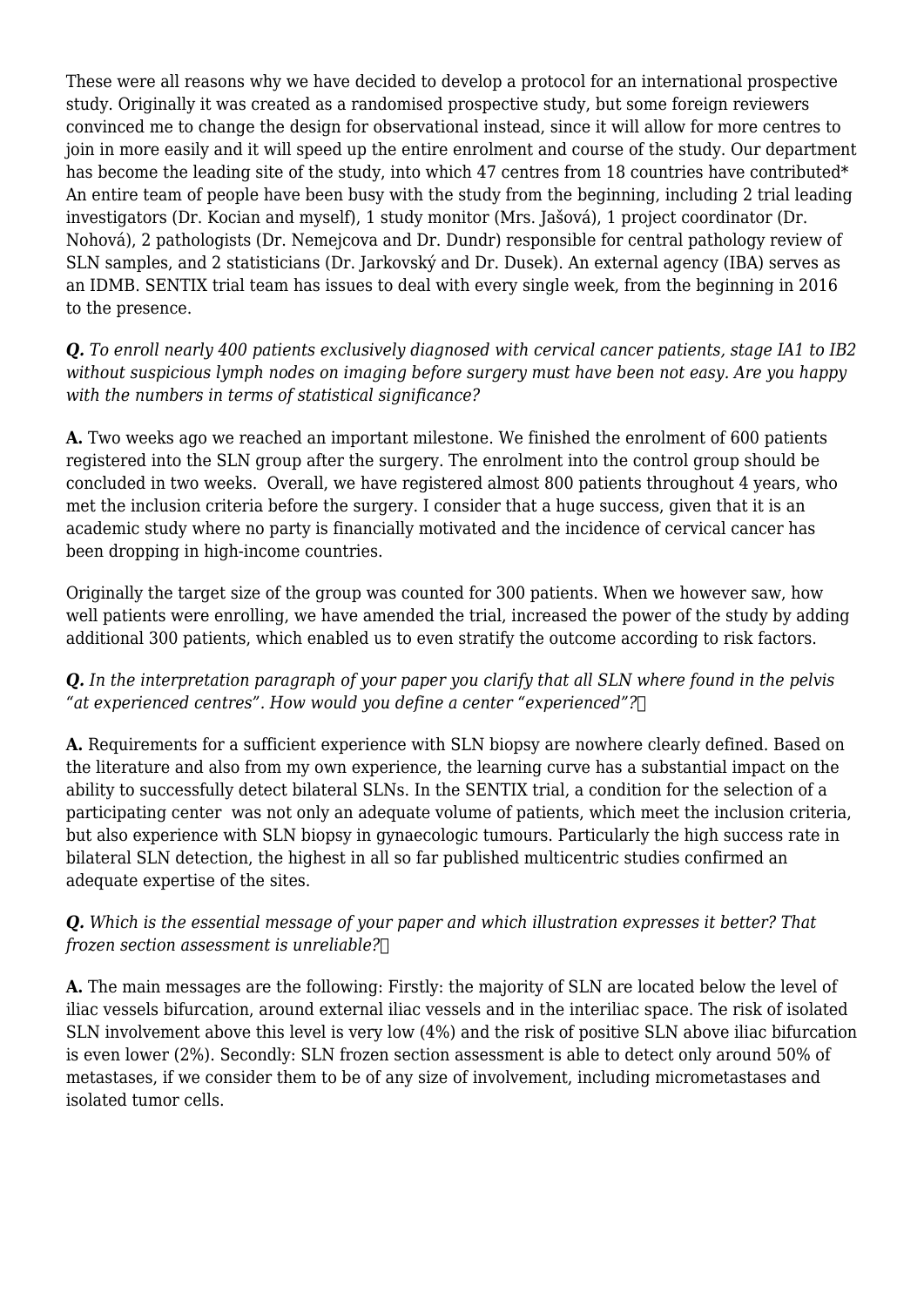|                                                                                                                                                            |                                     |                 |            |                  | Any SLN<br>Positive SLN |
|------------------------------------------------------------------------------------------------------------------------------------------------------------|-------------------------------------|-----------------|------------|------------------|-------------------------|
| Level $\overline{\mathbb{1}}$                                                                                                                              | $4\%$<br>$\overline{\theta}/\theta$ | $P_{6\%}$<br>1% |            | $\frac{12}{2\%}$ |                         |
| $\frac{48\%}{3\%}$<br>$\frac{46\%}{3\%}$<br>Level I<br>$\frac{11}{51}$ %<br>$\frac{11}{54}$ %<br>$3\frac{6}{6}$<br>o Danier Prošek<br>LEFT<br><b>RIGHT</b> |                                     |                 |            |                  |                         |
|                                                                                                                                                            | <b>Pelvic Region</b>                | <b>Any SLN</b>  |            |                  | <b>Positive SLN</b>     |
| R                                                                                                                                                          | Ci = Common iliac                   | n<br>53         | $\%$<br>14 | n<br>3           | $\frac{0}{6}$<br>1      |
|                                                                                                                                                            | $Ei = External$ iliac               | 178             | 46         | 12               | 3                       |
| G                                                                                                                                                          | $ii =$ Interiliac                   | 212             | 54         | 18               | 5                       |
| H<br>Т                                                                                                                                                     | $Ps = Presacral$                    | 23              | 6          | 2                | 1                       |
| LEF                                                                                                                                                        | $Ci = Common$ iliac                 | 47              | 12         | 6                | 2                       |
|                                                                                                                                                            | Ei = External iliac                 | 186             | 48         | 12               | 3                       |
| T                                                                                                                                                          | $\mathbf{I}$ = Interiliac           | 198             | 51         | 11               | 3                       |
|                                                                                                                                                            | Level $\overline{\mathbb{I}}$ only  | 16              | 4          | 7                | 2                       |

*Q. You belong to the leading group of physician researchers on gynecological cancers in your*